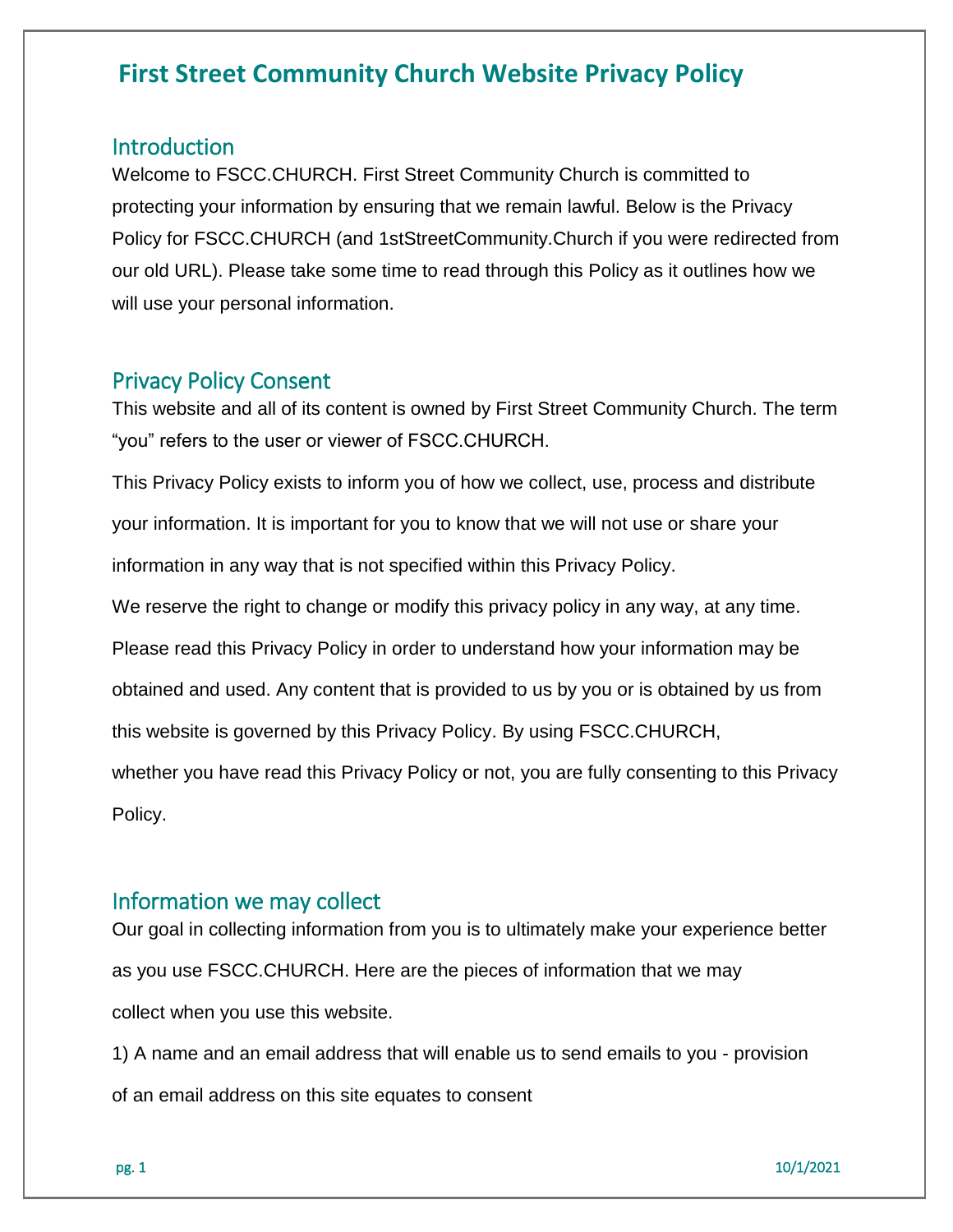2) A name, email address, or phone number so we can follow-up with you

3) Billing information including a name, address and credit card information will enable

us to process any donations

4) A name, email address, and phone number if you complete our contact form with a question.

Any information that you voluntarily provide equates to information that you are giving us the consent to use.

## How Personal Information is Collected

- 1) Visiting FSCC.CHURCH (cookies)
- 2) Making a donation to First Street Community Church
- 3) Applying to work with First Street Community Church
- 4) Contacting us using email, phone or any other means
- 5) Through third party-cookies (see the section on "Data Collection Technologies")

### Anonymous Data Collection and Use

In order to ensure that our website delivers a high quality experience, we may use your IP address to help diagnose problems on our end and to manage the Website by identifying which areas of the Website are being used the most, and to fine-tune our content for your best interest. Your IP address is the number assigned to computers connected to the Internet. This is essentially "traffic data" which cannot personally identify you, but is helpful to us for marketing purposes and for improving our services. Traffic data collection only follows your activities as you are using this website, it does not follow your activities on any other websites in any way.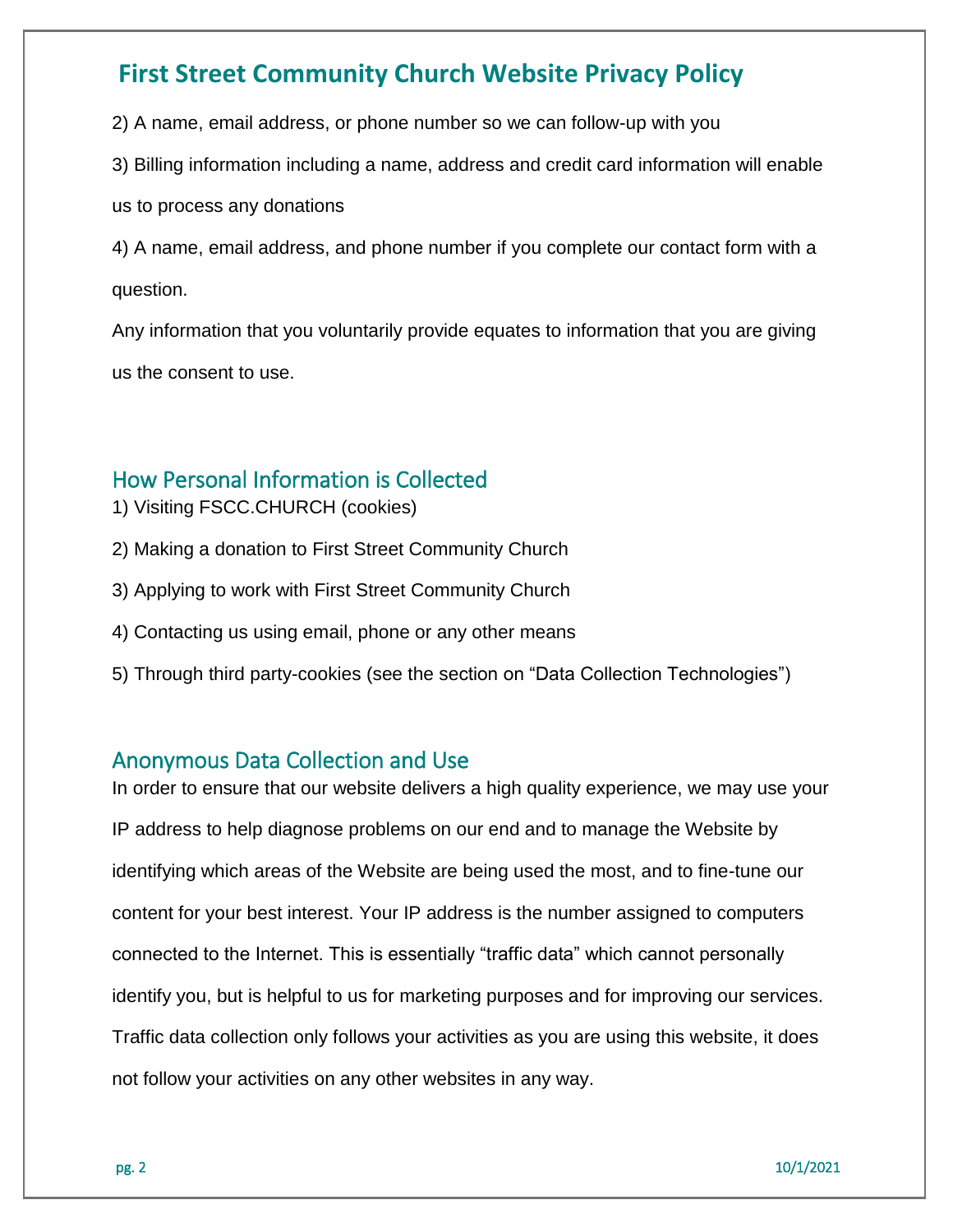### Use of "Cookies"

We may utilize the "cookies" feature of major browsers.

You may choose to disable cookies through your own web browser's settings. However, disabling this function may diminish your experience on our Website and some features may not work as intended.

#### Data Collection Technologies

In addition to our own cookies, we may also use various third-parties cookies, for example, Google Analytics, Google Ads, Google Tag Manager, Facebook Ads Manager, Facebook Pixel, etc. By agreeing to our Privacy Policy, you agree to the use of cookies and similar

technologies (for example, web beacons, pixels, tags, and device identifiers which we

collectively refer to as "cookies") as described in this policy.

## What happens with the Information We Collect

- 1) It may be used to contact you
- For follow-up purposes
- For promotional purposes
- For troubleshooting purposes
- Informational updates
- 2) It may be used to help process payments online
- Your personal information may be needed in order to process the

payments that you could potentially be making to First Street Community Church.

3) Viewing by others

pg. 3 10/1/2021